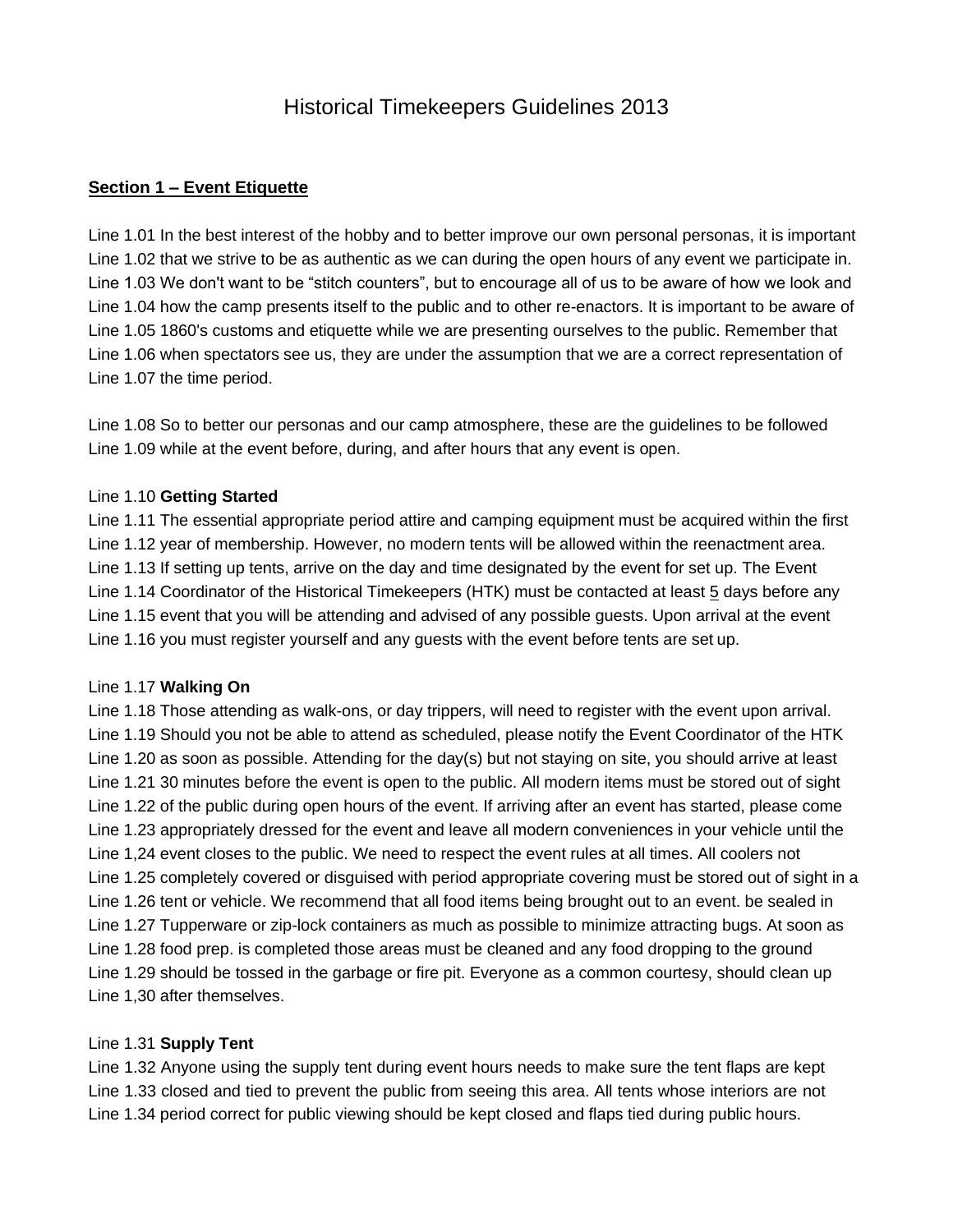#### Line 1.35 **Meals**

Line 1.36 At events where meals are not provided you will be responsible to provide your own food and Line 1.37 beverages. Some events do have food vendors available. Some events will provide a meal, or Line 1.38 meals. For these events the HTK coordinator will need to know who will be partaking of those Line 1.39 meals so that the event can be advised of the number attending. At some events the HTK's may Line 1.40 organize a potluck dinner. We will ask in advance for the number participating and what you'll Line 1.41 be contributing for the group meal.

### Line 1.42 **Guests**

Line 1.43 Guests attending in non-period attire will need to pay the event admission fees. If a guest is Line 1.44 coming in period attire for the event, it must be appropriate attire for the 1860's and should be Line 1.45 reviewed by a member of the board. Guests are always welcome as spectators.

### **Section 2 – Guidelines For the Ladies**

Line 2.01 You are looked upon as a representative of a woman of the time by the visiting public. So by the Line 2.02 end of your first year with the HTKs you should have acquired most of the items listed below. Line 2.03 All clothing items should be of a natural fabric – cotton, linen, wool, silk or blends of these fibers. Line 2.04 Leather and fur are also acceptable.

#### Line 2.05 **Underpinnings:**

| Line 2.06 | drawers                                                                                     |
|-----------|---------------------------------------------------------------------------------------------|
| Line 2.07 | chemise                                                                                     |
| Line 2.08 | corset or work stays                                                                        |
| Line 2.09 | hoops, cage, or corded petticoat                                                            |
| Line 2.10 | stockings – should be at least knee-hi (no modern patterns or colors)                       |
| Line 2.11 | optional – modesty slip, extra petticoats (it is recommended to wear 1 or more petticoats   |
| Line 2.12 | over hoops or cages                                                                         |
| Line 2.13 | boots – should be ankle high, either lace-up, button, or side elastic (no zippers or chunky |
| Line 2.14 | heels or soles)                                                                             |
| Line 2.15 | If camping a wrapper (robe) is highly recommended for early morning wear.                   |

#### Line 2.16 **Day Dresses**

- Line 2.17 Should have a high neckline with a collar
- Line 2.18 Long sleeves straight or full, with or without under-sleeves
- Line 2.19 long full skirts (no zipper or Velcro closures)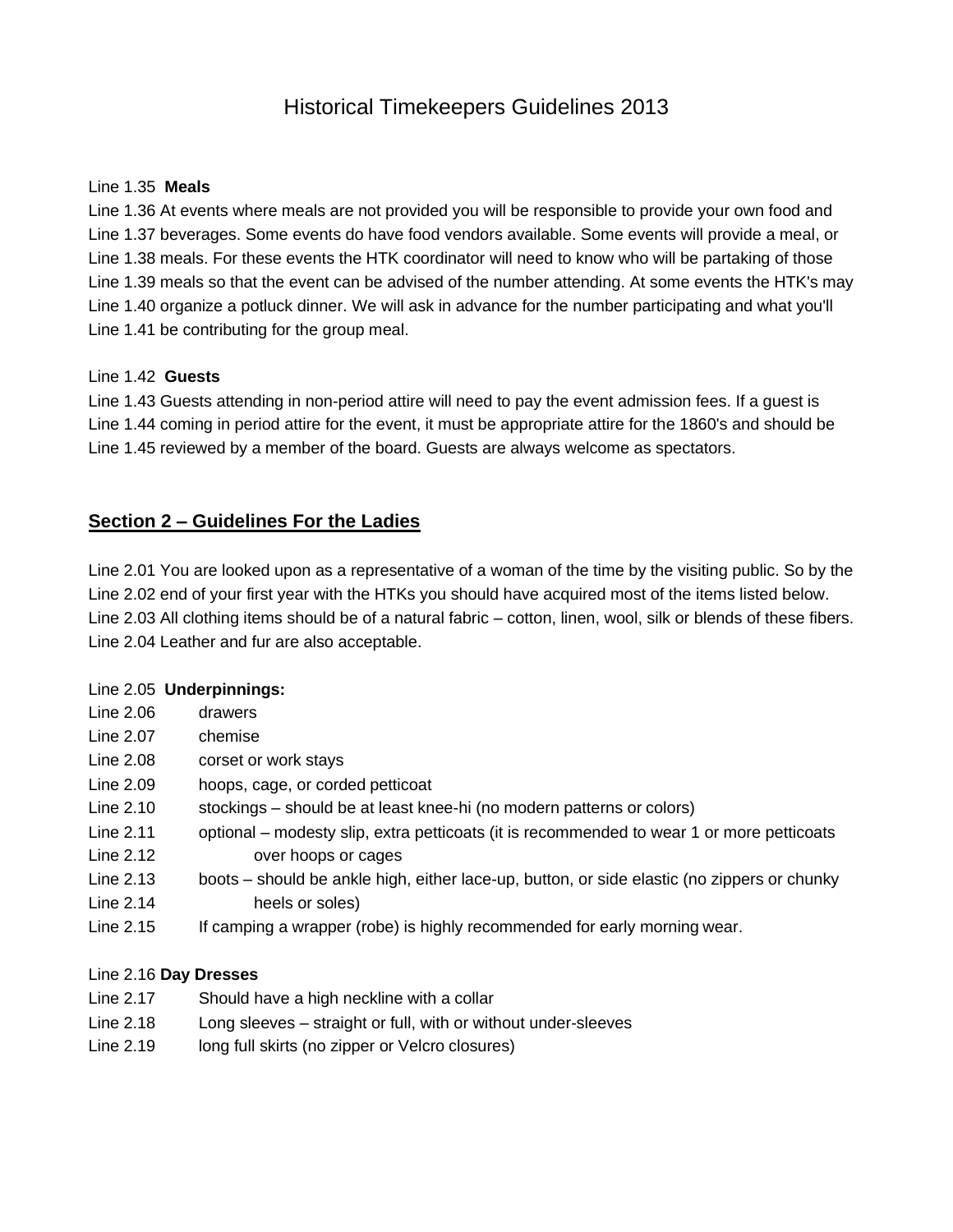### Line 2.20 **Accessories**

- Line 2.21 Gloves or mitts for the more mature ladies
- Line 2.22 Reticule, basket
- Line 2.23 Jewelry: ear bobs (earrings) French closure most common (no clip on)
- Line 2.24 broaches, bow ties, fans (sandlewood was very common), timepieces.
- Line 2.25 Eyeglasses, should be wire frames without nose pads (no plastic frames, no sunglasses)
- Line 2.26 Parasols (no nylon, no battenburg) can be of great value to protect against the summer
- Line 2.27 sun. Black umbrellas (no plastic handles) are appropriate for protection from rain.

#### Line 2.28 **Hair & Make-up**

- Line 2.29 Make-up should be none to very minimal helping to achieve a very natural and light
- Line 2.30 complexion.
- Line 2.31 Nail polish did not exist a French manicure or clear polish is passable, but no solid color Line 2.32 should be worn. If it is solid gloves must be worn at all times.
- Line 2.33 Hair was most commonly worn with a center part, and worn up; covered with a net or day
- Line 2.34 cap (no snoods) Natural hair colors only and false hair may be used in a color close to your Line 2.35 own.
- Line 2.36 Only one set of piercings on the earlobes may be filled and visible to the public, no other
- Line 2.37 facial piercing jewelry many be worn during event hours.
- Line 2.38 No tattoos may be visible during event hours.

### Line 2.39 **Outwear**

Line 2.40 Shawls, paletotes, mantles, capes, these can be of varying weights and fabrics, and be for Line 2.41 warmth or justdecorative.

Line 2.42 Women usually had their hair covered in some fashion from simple nets and daycaps, to Line 2.43 bonnets all trimmed out, to hoods for winter warmth. Your dress and/or activity will often Line 2.44 influence yourchoice.

### Line 2.45 **Behavior**

- Line 2.46 No alcoholic beverages may be consumed during the hours an event is open.
- Line 2.47 As it was highly unusual for a woman to smoke, cigarettes should not be openly smoked
- Line 2.48 during the hours an event is open.
- Line 2.49 We encourage you to become familiar with other customs and manners of the timeand
- Line 2.50 try to incorporate their use.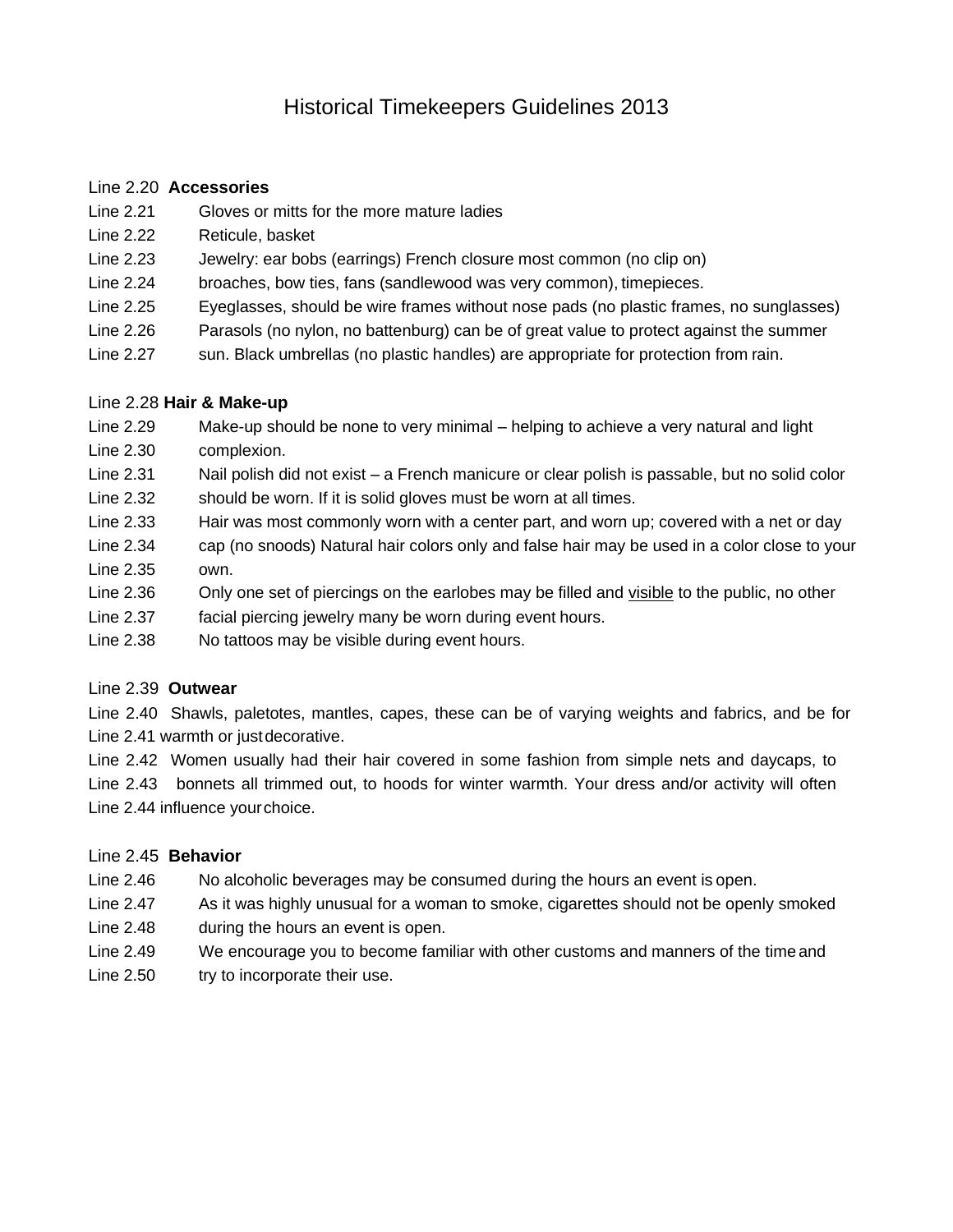### **Section 3 – For the Men**

Line 3.01 You are looked upon as a representative of a man of the time by the visiting public. So by the Line 3.02 end of your first year with the HTKs you should have acquired most of the items listed below. Line 3.03 All clothing items should be of a natural fabric – cotton, linen, wool, silk or blends of these fibers. Line 3.04 Leather and fur are also acceptable.

### Line 3.05 **Day Wear**

Line 3.06 Pants preferably of wool or jean-cloth.

Line 3.07 If utilizing pants from a resale shop, remove all belt loops and add buttons for suspenders,

Line 3.08 and press out the creases (no pleats).

Line 3.09 Pants were worn looser with a stove-pipe leg, so keep that in mind when purchasing.

Line 3.10 Zippers were not used, so pants with zippers should not be used after your first year.

Line 3.11 Cotton braces (suspenders - not elastic - nobelts)

Line 3.12 Shirts were commonly of cotton – solid colors or small prints,plaids, and paisley (no modern Line 3.13 patterns or colors)

- 
- Line 3.14 May have one breast pocket on the left side
- Line 3.15 Buttons can be of wood, glass, pearl, and metal. (if buttons look like plastic do not use  $Line 3.16$  them.)
- Line 3.17 Shirt were usually buttoned up to the neck and the sleeves worn down and cuffs
- Line 3.18 buttoned
- Line 3.19 Waistcoat (vest) you're undressed without one.
- Line 3.20 Frock or sack coat most commonly of wool or linen.

### Line 3.21 **Accessories**

- Line 3.22 Gloves dark ones for day wear and white for evening, made of cotton or kid leather.
- Line 3.23 Walking stick/cane for middle to upper classes
- Line 3.24 Timepiece (pocket-watch)
- Line 3.25 Period billfold (wallet) small, tied with leather
- Line 3.26 Necktie such as cravat, bow tie, string tie (simple black silk tie 1 in. or wider (no clip-ons)
- Line 3.27 Hat such as top hat, derby, coachman, slouch; felt or straw most common.

### Line 3.28 **Footwear**

- Line 3.29 This is one of a man's most visible items.
- Line 3.30 Boots may be high or low such as brogans, black with a square toes are appropriate.
- Line 3.31 Black dress shoes (no wing-tips) may also be used.
- Line 3.32 If using modern footwear no clunky heels or soles, no tennis shoes, or cowboy boots.
- Line 3.33 Wool or cotton socks (no tube or athletic), black dress socks will also work.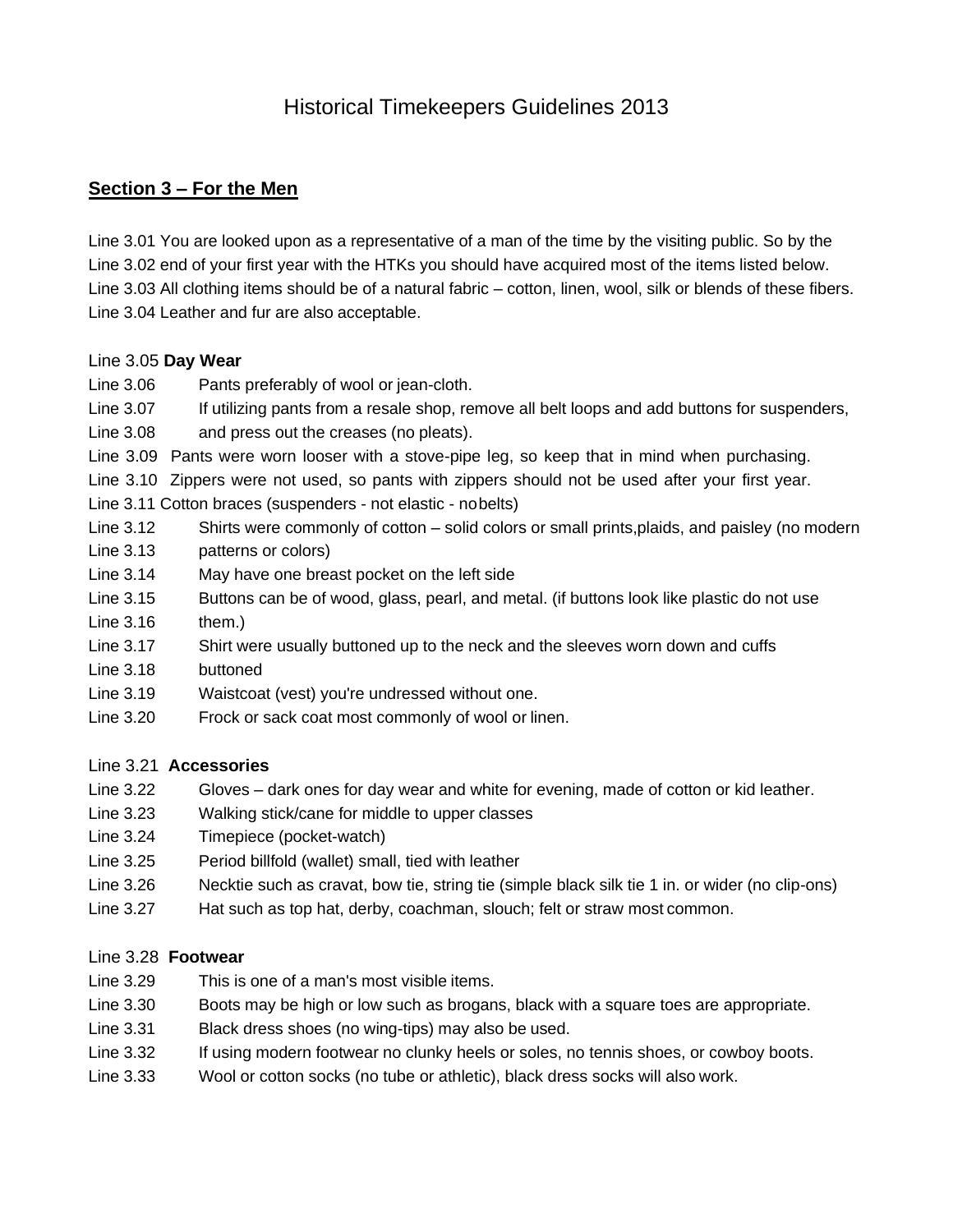### Line 3.34 **Behavior**

- Line 3.35 No alcoholic beverages may be consumed during the hours an event is open.
- Line 3.36 If you smoke in public view during event hours, cigarettes should be hand rolled.
- Line 3.37 Period correct pipes, or cigar are acceptable in public view.
- Line 3.38 We encourage you to become familiar with other customs and manners of the timeand
- Line 3.39 try to incorporate their use.

### **Section 4 – Kids in Camp**

- Line 4.01 Children emulated their parents in fashion and clothing style.
- Line 4.02 Today, we try to do the same thing, while keeping in mind children's safety and
- Line 4.03 modern comforts and cost to parents.

### Line 4.04 **Babies - Girls & Boys**

- Line 4.05 Baby boys and girls wore the same outfits at this age: dresses.
- Line 4.06 Boys wore dresses till they were able to go potty on their own, or out of diapers.
- Line 4.07 It was commonly referred to as being breached.
- Line 4.08 Often the only way to tell baby boys and girls apart was by the way their hair was parted.
- Line 4.09 Girls hair should be parted down the middle, boys on the side or sides, with
- Line 4.10 infants though, it's almost impossible to part hair, due to the lack of it.
- Line 4.11 Dresses of white cotton were most common for infants of both sexes. With lace and other Line 4.12 delicate trimmings.
- Line 4.13 White cotton sun bonnets are a true must for protecting baby's skin.
- Line 4.14 If using disposable diapers, they should be covered up by white drawers, similar to those
- Line 4.15 worn by older girls.
- Line 4.16 Blankets should be of solid colors, and again white was most common. Please no modern
- Line 4.17 patterns and colors.
- Line 4.18 If bottle feeding, it is recommended that a canvas bag cover be used over the bottle. Bottles
- Line 4.19 were used at that time, but were often glass.
- Line 4.20 Due to our modern trends, it is acceptable for baby to have a modern Nuk/pacifier.
- Line 4.21 The reason white is mentioned over and over is due to the laundering of items back then. It
- Line 4.22 was much easier to boil white garments to clean them, than colored ones.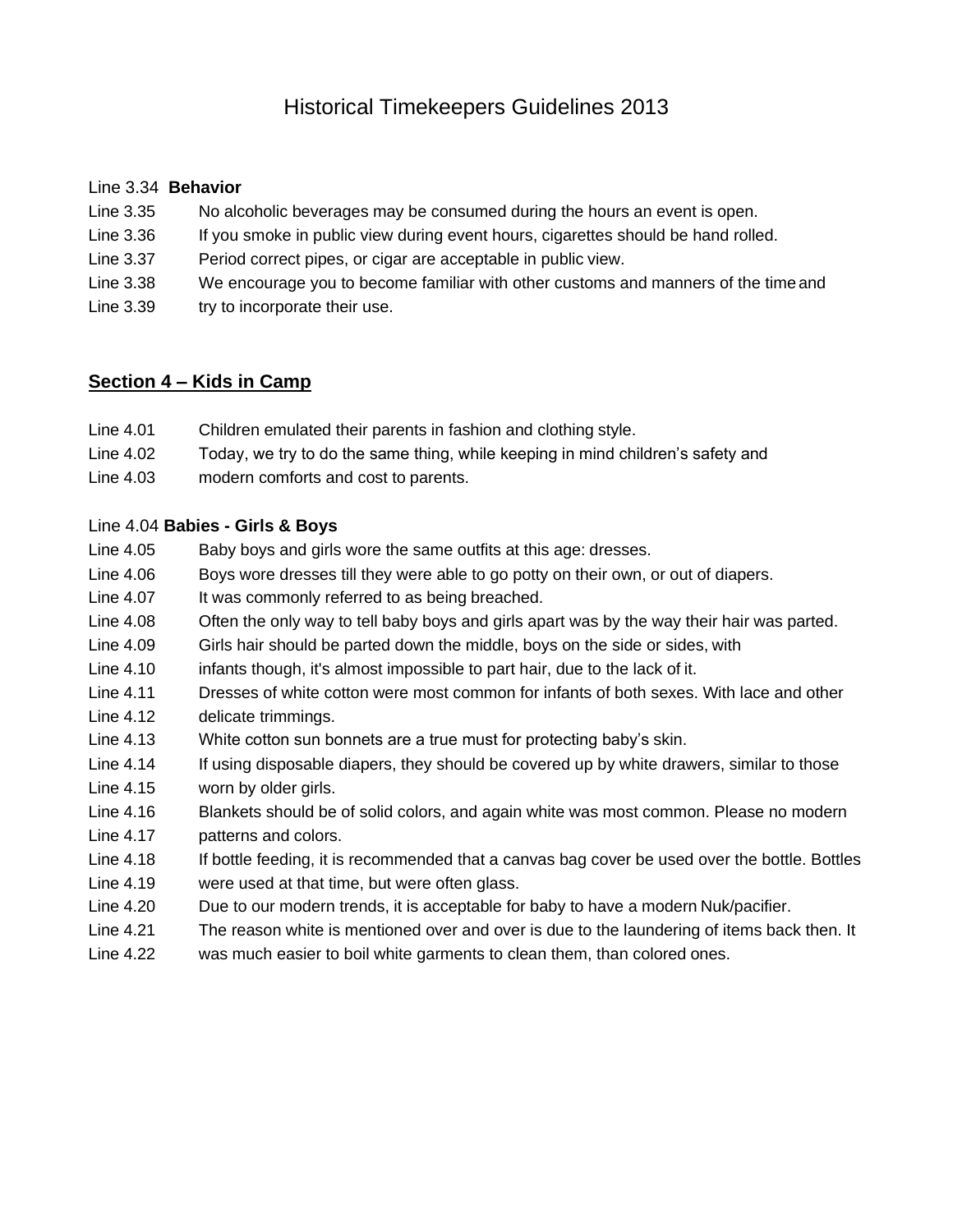#### Line 4.23 **Girls – Dresses and underpinnings**

- Line 4.24 Dresses should be of 100% cotton, wool, or linen. Silk only if you choose too.
- Line 4.25 Sleeves can be long or short for this age.
- Line 4.26 Necklines on young girls dresses, up to age of 16, were either boatnecked or even neck
- Line 4.27 high, but NOT off the shoulders.
- Line 4.28 Most young girls dresses buttoned up the back, again up to age 16. NO ZIPPERS!
- Line 4.29 Skirt lengths should be age appropriate. Over 16 skirts should be the same length as
- Line 4.30 mother's skirts or up to the tops of their shoes.



- Line 4.31 Girls underpinnings are almost identical to those of women.
- Line 4.32 Drawers- shin high or even a little longer are shown in period pictures. Elastic in the waist
- Line 4.33 band is fine for young girls, later they should be closed with buttons or ties.
- Line 4.34 Chemise of white cotton.
- Line 4.35 Hoops were worn, but they were usually one or two rings. They were worn for Sunday best
- Line 4.36 or in high society.
- Line 4.37 Petticoats- at least one or two is recommended for girls who wear hoops, and one for girls Line 4.38 without hoops.
- Line 4.39 Young maturing girls between the ages of 10-16 started wearing corsets. By the time girls
- Line 4.40 were 16, they were considered of marriageable age and their clothing reflected that of
- Line 4.41 young adult women. Neck lines come back up and close off the upper chest area.
- Line 4.42 Short sleeves are still seen on teen agers, as well as the fashionable Garibaldi shirts,
- Line 4.43 skirts and Swiss waists and belts. Keep in mind this was a "trendy" and "high fashion" look, Line 4.44 not a cotton calico skirt and cottons blouse combination.
- Line 4.45 To extend a wardrobe for girls of all ages, growth tucks should be put into drawers,
- Line 4.46 chemises, petticoats, and dresses/ skirts.
- Line 4.47 Make waistbands slightly larger to accommodate growth as well.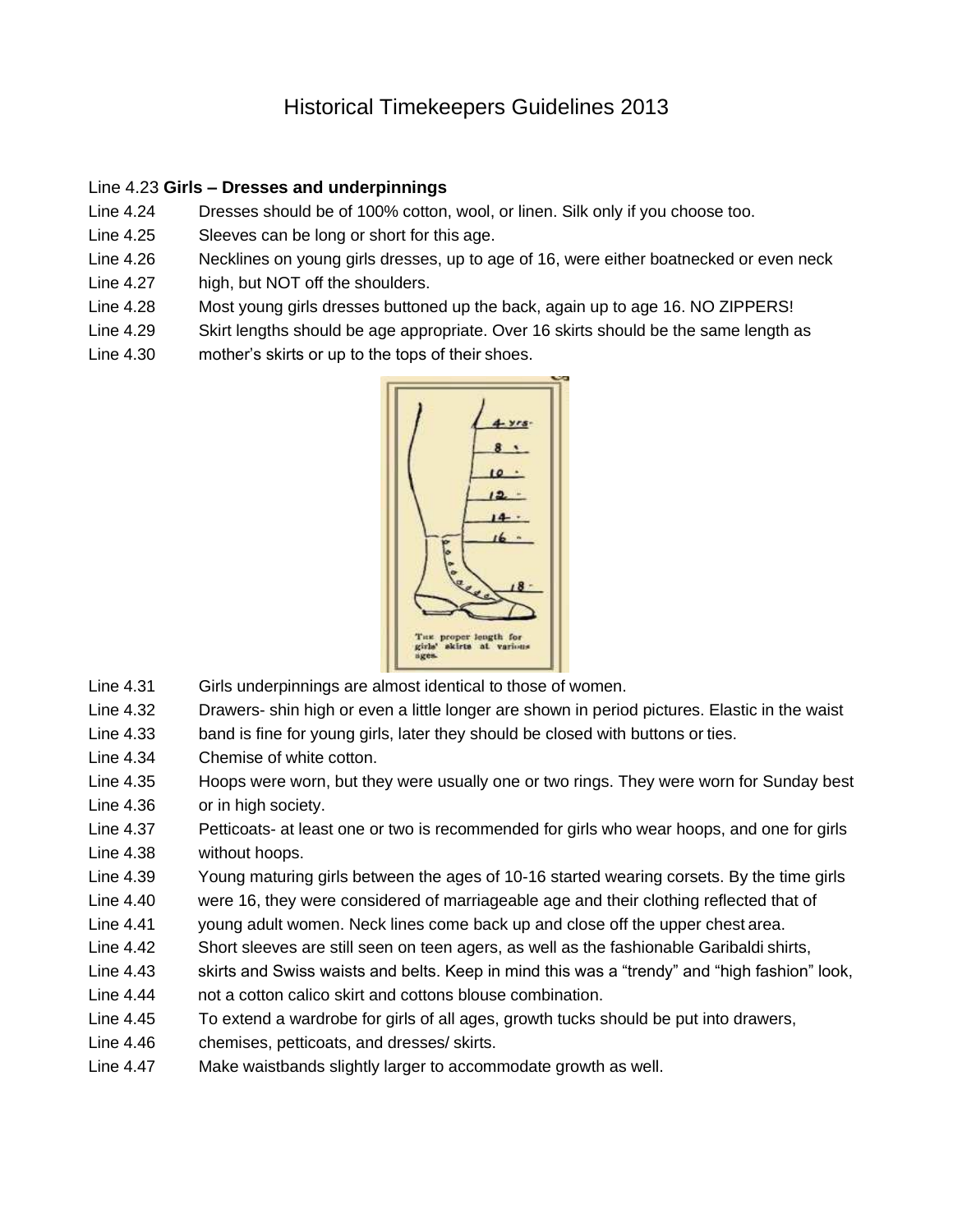### Line 4.48 **Girls – Hair and Accessories**

- Line 4.49 Hair was parted down the middle and pulled back like mom's. With rare exception were pig
- Line 4.50 tails ever seen at this time. Cork screw curls however were acceptable for high fashion Line 4.51 young ladies. Short hair was also prevalent in young and teen age girls, but still parted
- Line 4.52 down the middle.
- Line 4.53 Please when it comes to hair, no plastic barrettes, or colorful scrunchies. Use invisible Line 4.54 rubber hair bands and ribbons.
- Line 4.55 Only natural hair colors were worn. Keep this in mind with teenage girls.
- Line 4.56 Children did not wear make up at this time period, including nail polish. Please make sure
- Line 4.57 that all nail polish is removed from fingers and that if toes are polished, they are covered by Line 4.58 socks or stockings.
- Line 4.59 Tights white or black- without seams, are good for the cooler events.
- Line 4.60 White ankle socks for summer are acceptable as well, but were not as common during the Line 4.61 war years. Plain knee-hi socks in white or black are also acceptable.
- Line 4.62 Shoes can be either Mary Jane style dress shoes or ankle high boots. Black, brown, blue,
- Line 4.63 white and off white. Please no decals or zippers. No chunky heels or soles. No flip flops,
- Line 4.64 sandals, jelly shoes, sparkly shoes or cowboy boots.
- Line 4.65 Hats- large straw hats for summer, as well as fashionable riding hats are acceptable on Line 4.66 young girls.
- Line 4.67 For colder weather a knitted or quilted hood bonnet style is recommended.
- Line 4.68 Fans were also used, but do not use plastic hand fans. Sandalwood, fabric, and other wood
- Line 4.69 fans were used by young girls.
- Line 4.70 Jewelry mimicked that of their mothers.
- Line 4.71 For colder weather, gloves that are knitted, leather, or cotton are acceptable. Please no
- Line 4.72 neon or modern colors and patterns. Stick with the basics of white, brown, black, beige, and
- Line 4.73 blue.

### Line 4.74 **Outerwear**

- Line 4.75 Paletotes, capes, mantels, cloaks, and shawls are all things that young girls used just
- Line 4.76 like their older counterparts, for protection from weather or just for decoration.
- Line 4.77 Muffs and gloves were also very fashionable with young girls and were used quite a bit.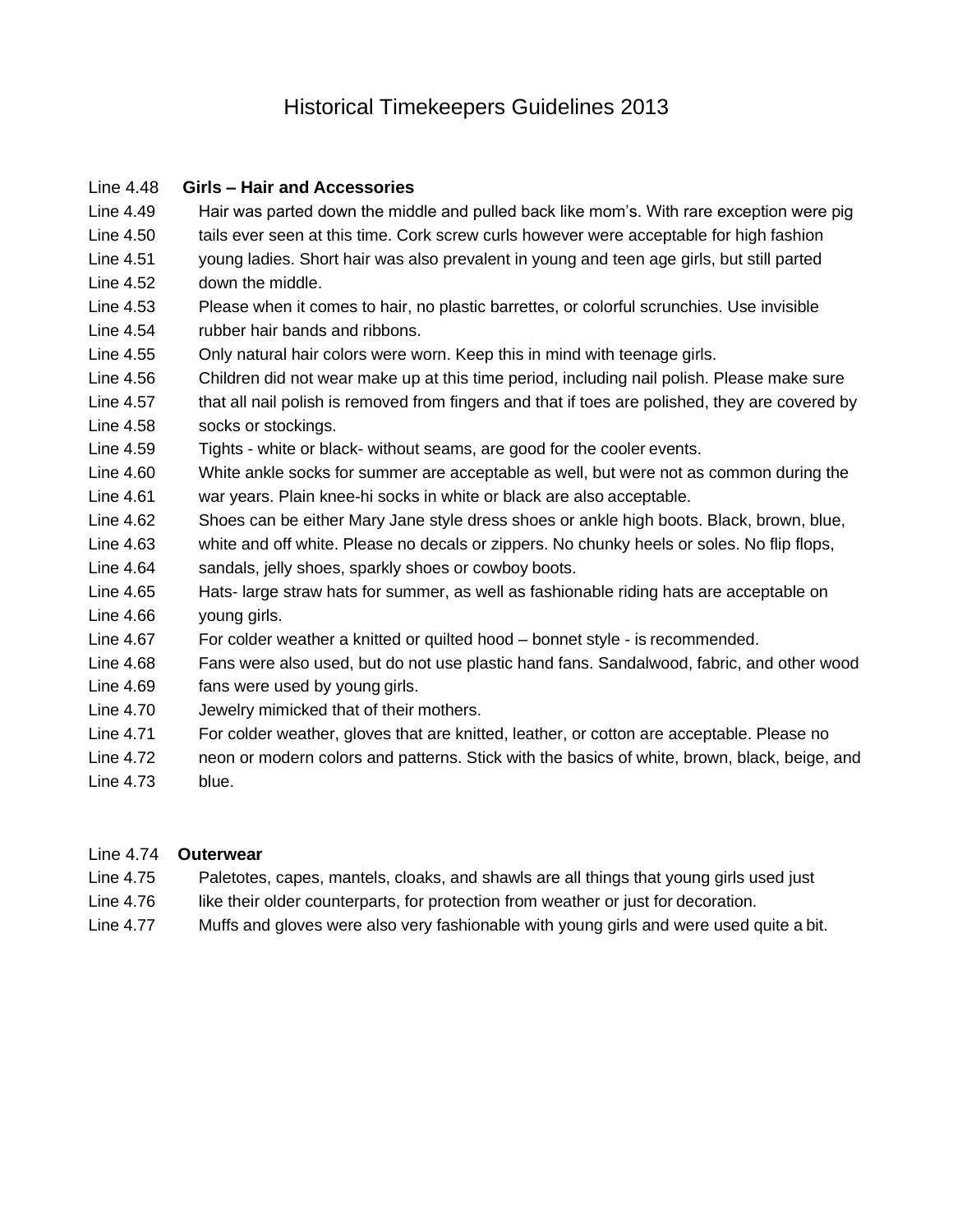### Line 4.78 **Boys - Toddlers**

- Line 4.79 Knee britches/knickers were very popular. They also work great for the summer
- Line 4.80 months, as shorts were not common.
- Line 4.81 Very popular for toddler boys were "button suits" where the shirt tucked in and buttoned to Line 4.82 the pants
- 
- Line 4.83 Tunic style shirts were also popular, which comes in handy if a boy is wearing elastic
- Line 4.84 waisted pants, which is acceptable until they are readily able to work button flys, which were
- Line 4.85 the norm. Long pants were also worn.
- Line 4.86 Long sleeve shirts with collars are very common.
- Line 4.87 All clothing should be on natural fibers. Pants frequently in wool, while shirts and tops
- Line 4.88 made of cotton were common.

### Line 4.89 **School Age**

- Line 4.90 Knee britches/knickers were still popular up to about age 7-8. After that full length pants
- Line 4.91 were most common and mimicked their fathers. Pants at this age should be button fly, and
- Line 4.92 100% cotton, linen or wool. Solid colors, such as browns, blacks and blues, were most
- Line 4.93 common, but we do see some young boys in checks and plaids as well.
- Line 4.94 Braces (suspenders) should be worn buttoned on to pants no belts.
- Line 4.95 Waistcoats/vest were worn by school age boys, which hid their braces/suspenders. These Line 4.96 can be of various patterns and colors, but should be of natural fibers.
- Line 4.97 100% cotton, cotton flannel (for cold weather), wool or linen shirts, with collars and long
- Line 4.98 sleeves. One pocket over left side of shirt was more common than double chest pockets.
- Line 4.99 Shirts can be plaids, paisleys, checks, solids, and various other patterns. White was most
- Line 4.100 commonly worn for dress and/or dances, but not always.

### Line 4.101 **Accessories**

Line 4.102 Socks should be black or white, for younger boys– no tube or athletic socks – no stripes or Line 4.103 embellishments.

Line 4.104 Shoes should be dress style shoes, with ties. No zippers, Velcro, or chunky soles. Stick with Line 4.105 black or brown as these were most common colors for boys. Brogans and non-cowboy style Line 4.106 boots are acceptable.

- Line 4.107 Hats- for summer a wide brimmed straw hat is the best to protect the skin from the sun.
- Line 4.108 Hats mimicked their fathers, so they would be bowler or slouch hat in style. Only high
- Line 4.109 fashioned families would have their sons in top hats. Kepis such as the soldiers wore would
- Line 4.110 also be acceptable as many boys wanted to be like the soldiers.